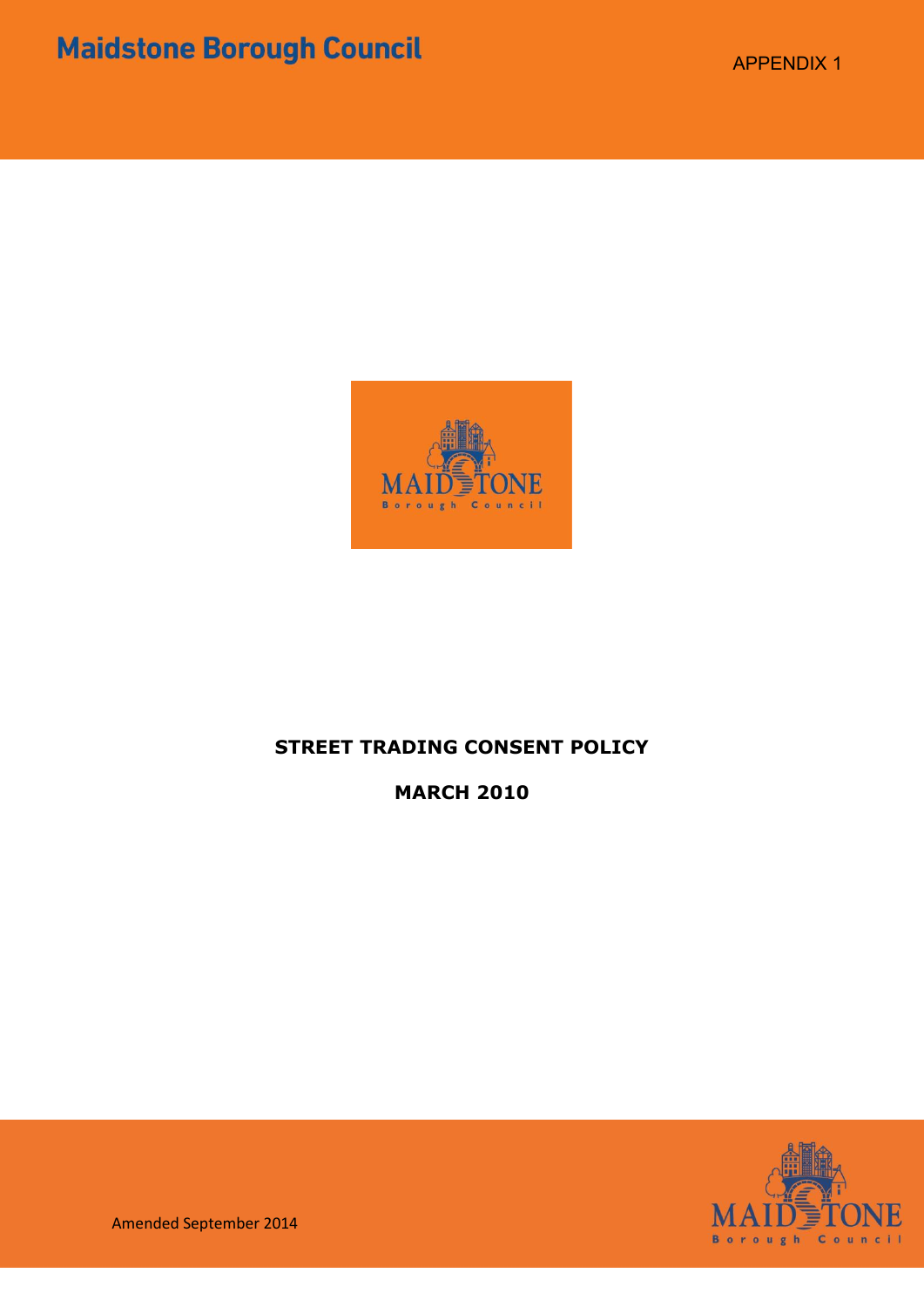## **MAIDSTONE BOROUGH COUNCIL STREET TRADING CONSENT POLICY**

#### **MARCH 2010**

#### **Index**

#### **Page**

|                         | Introduction                                           |    |
|-------------------------|--------------------------------------------------------|----|
| $\overline{\mathbf{2}}$ | Aim of Borough Council's Street Trading Consent Policy |    |
| 3                       | Scope of the Policy                                    | 5  |
|                         | Interpretation                                         | 6  |
| 5                       | Maidstone Act                                          |    |
| 6                       | <b>Application Process</b>                             | 8  |
| 7                       | <b>Consideration of Applications</b>                   | 10 |
| 8                       | Administration, Exercise and Delegation of Function    | 11 |
| 9                       | Conditions applicable to Street Trading Consents       | 12 |
| 10                      | Enforcement                                            | 13 |
| 11                      | Promotion of Racial Equality                           | 14 |
| 12                      | Human Rights Act 1998                                  | 15 |
| 13                      | <b>Hearing Procedure</b>                               |    |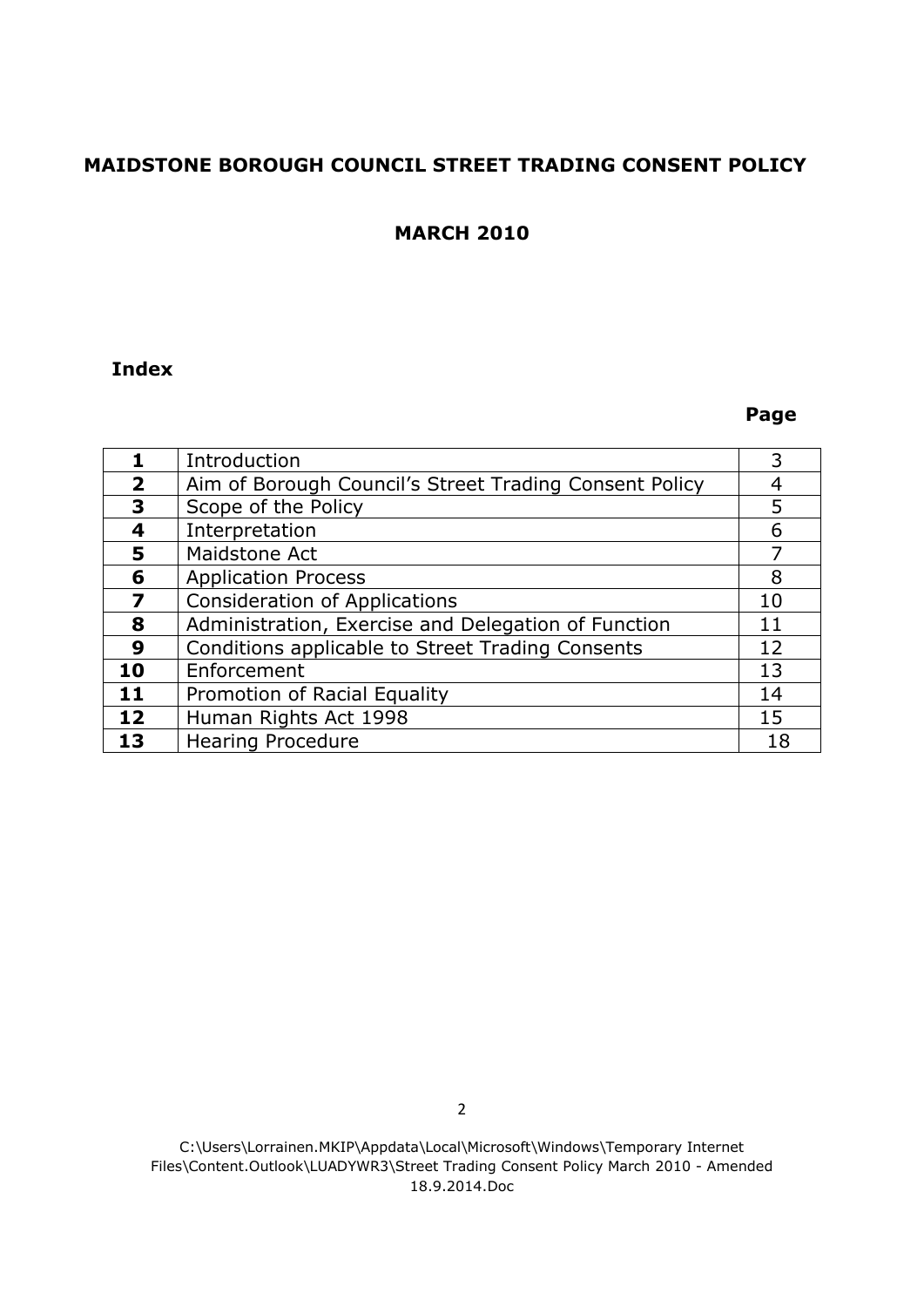## **MAIDSTONE BOROUGH COUNCIL STREET TRADING CONSENT POLICY**

## **MARCH 2010**

### **1. Introduction**

- 1.1 Maidstone Borough Council 'the Council' has adopted Schedule 4 of the Local Government (Miscellaneous Provisions) Act 1982. Since 1, September 1986, a Consent has been required before trading on any street in the Borough area.
- 1.2 Street trading is the selling, exposing or offering for sale any article in a street subject to some exemptions. The term 'street' includes any road, footway or other area to which the public have access without payment (this can include private land).
- 1.3 This does not include activities such as tables for street café operations from a fixed premises or the siting of 'A' boards on the street as this is not within the remit of this legislation.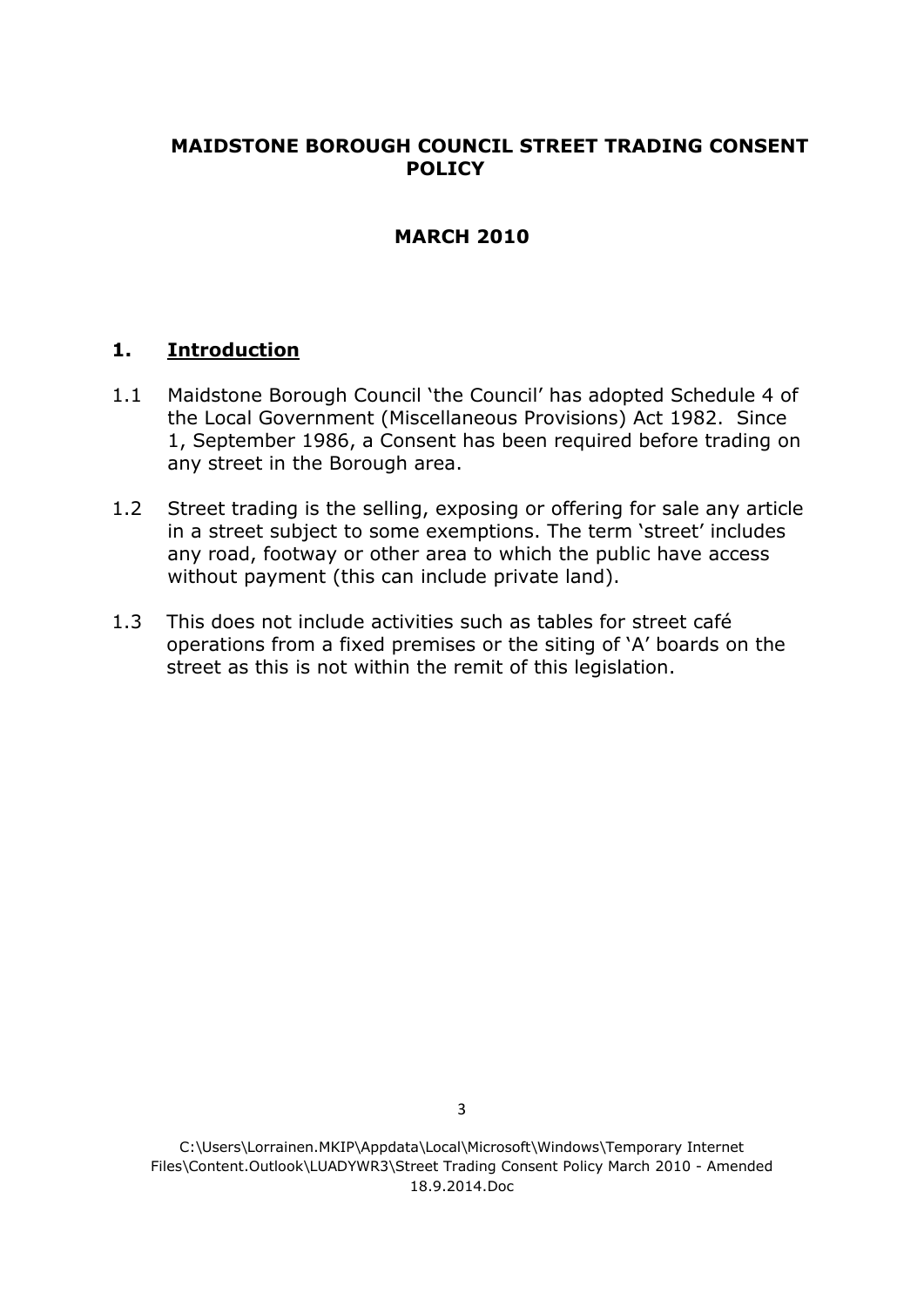## **2. Aim of Maidstone Borough Council's Street Trading Consent Policy**

- 2.1 The aim of this statement of Street Trading Consent Policy is to provide a consistent and transparent approach for the method of determining street trading Consent applications and their ongoing position.
- 2.2 To achieve this aim the Council is committed to partnership working with Kent Police, Kent Highways Services, the trade and local fixed premises businesses.
- 2.3 This policy sets out how we intend to manage the Street Trading Consent function and how we will ensure the process is fair.
- 2.4 The Council has an aim to improve the quality of life in Maidstone.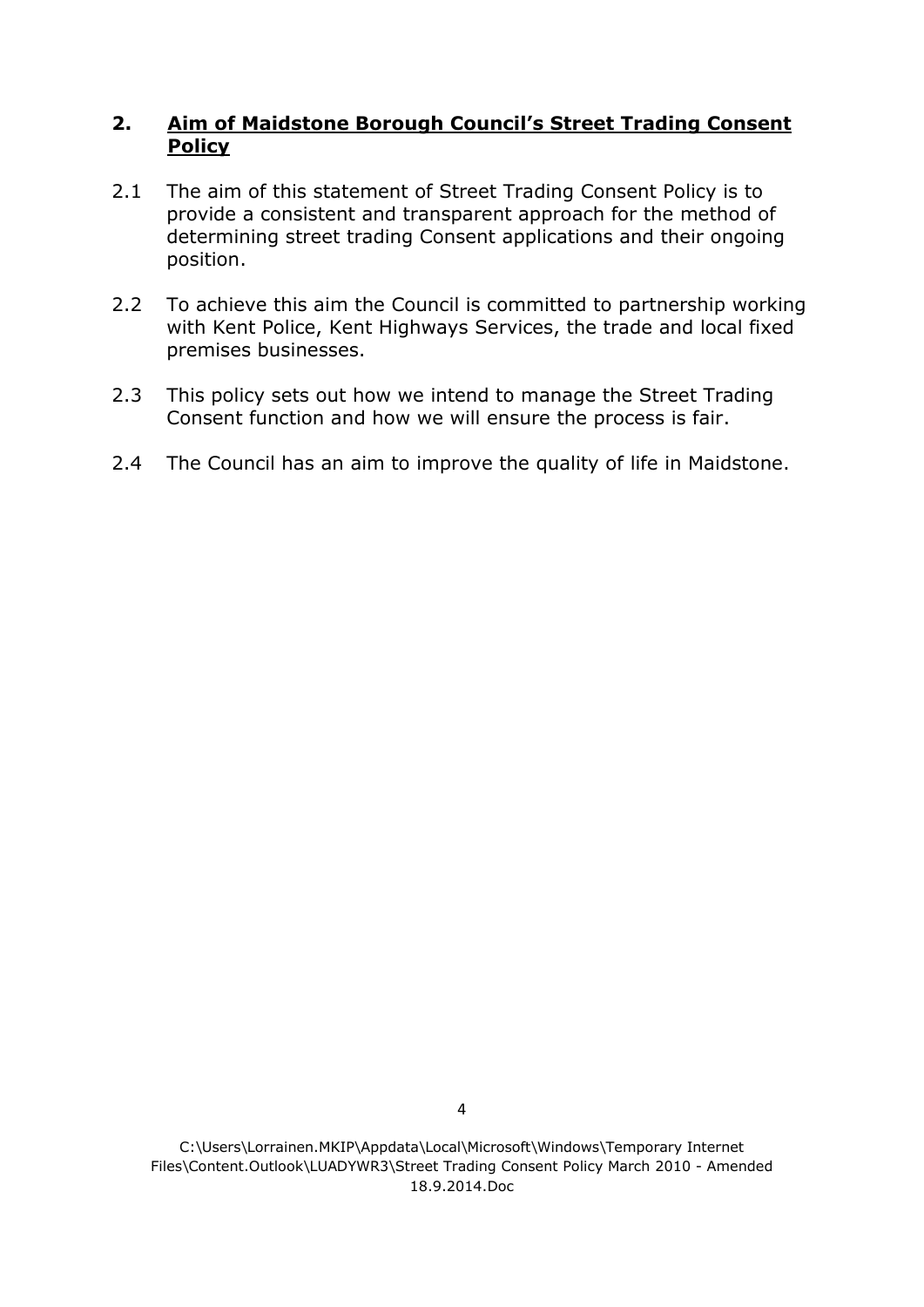## 3**. Scope of the Policy**

- 3.1 The Council's policy is concerned with the administration of the street trading Consent functions within the Local Government (Miscellaneous Provisions) Act 1982,
	- determining first applications
	- renewals
	- revocation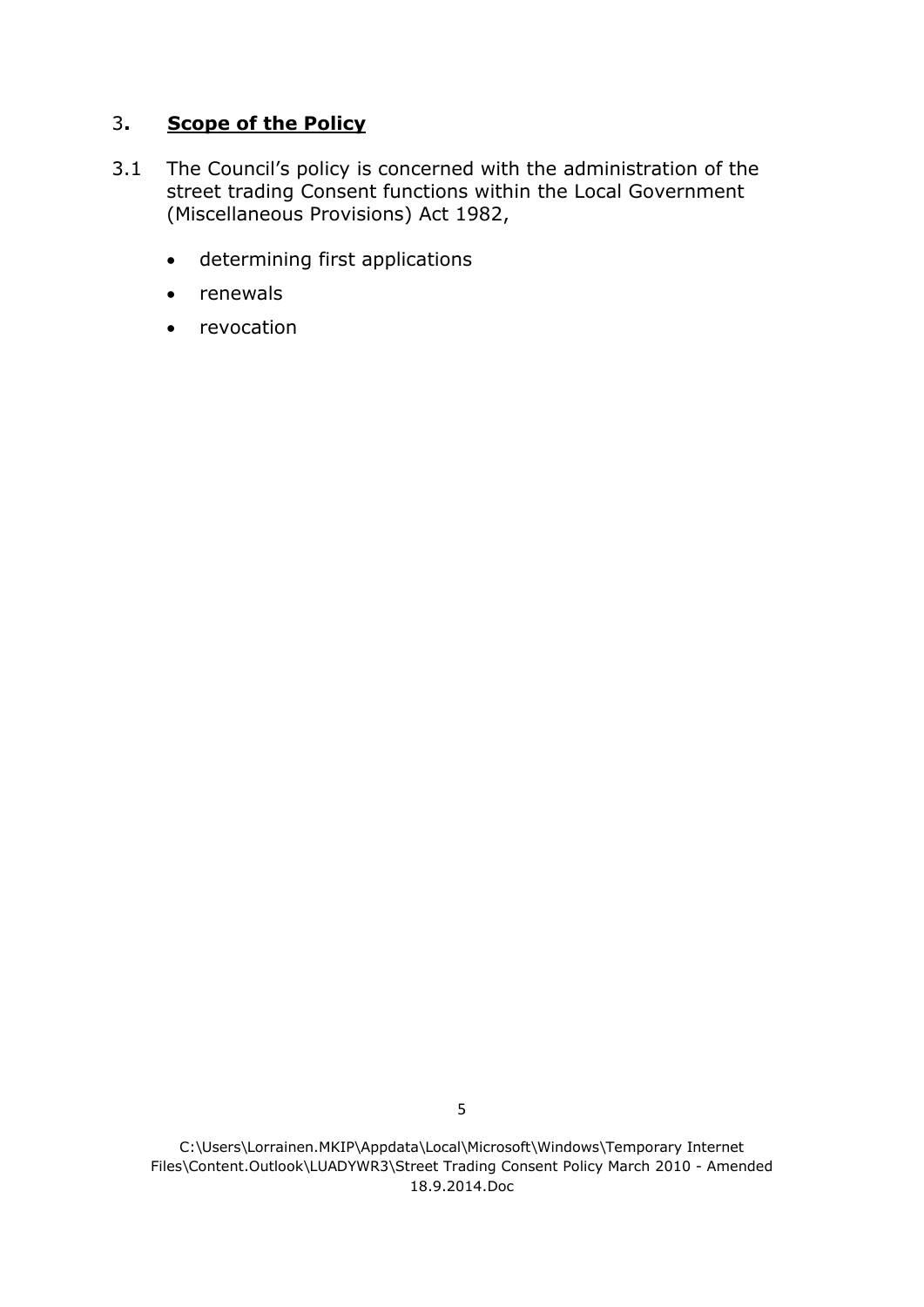## **4. Interpretation**

4.1 Any words or expressions in this policy have the meanings assigned to them under the 1982 Act. Nothing in the policy should be regarded or interpreted so as to prejudice the 1982 Act.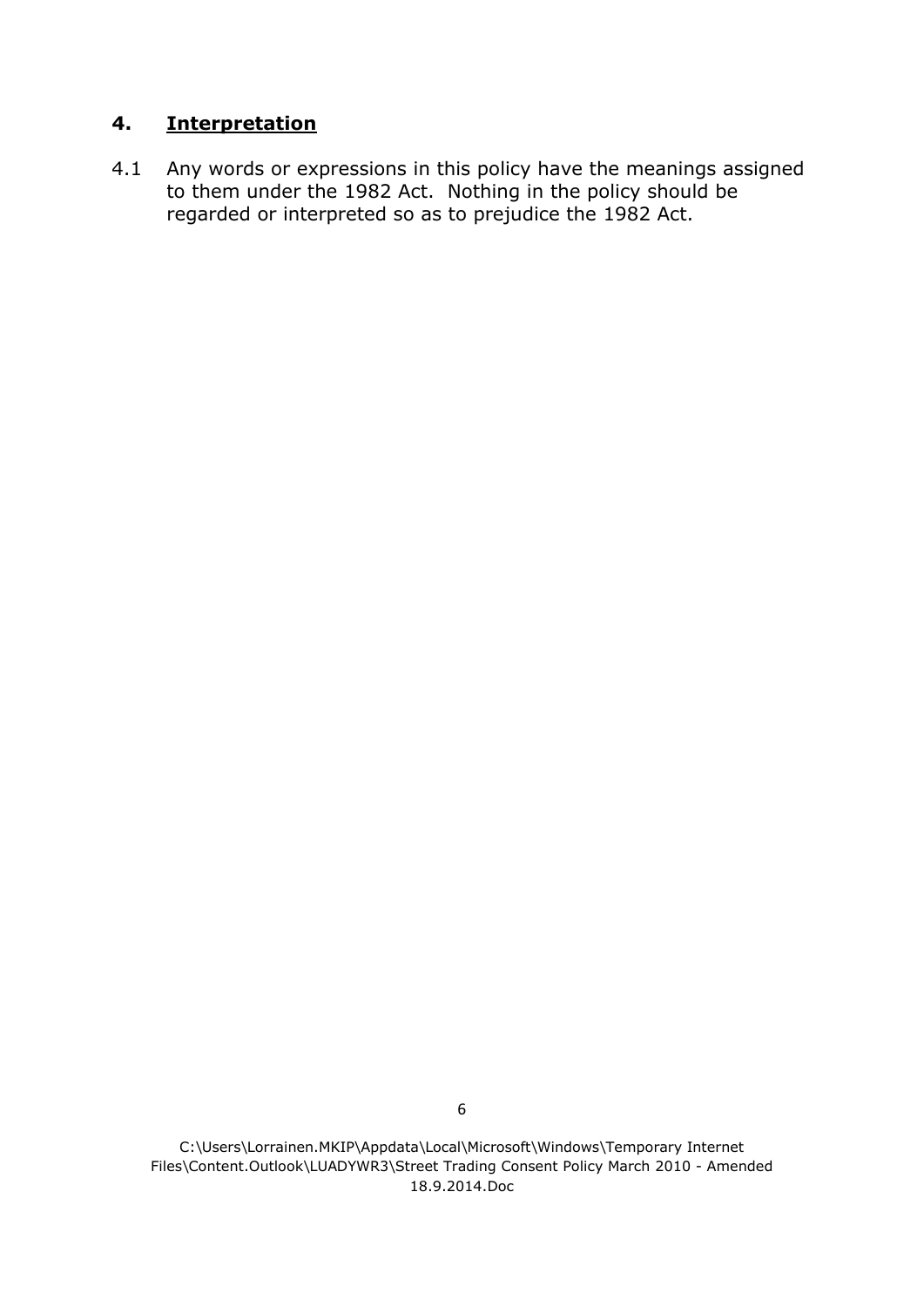## **5. The Maidstone Act 2006**

- 5.1 This came into force on 7 September 2006. This removed the exemption for pedlars to act with the authority of a Pedlars Certificate to trade within the Borough. Pedlars must now have a Street Trading Consent to trade on the streets within the Borough of Maidstone.
- 5.2 There is power to seize articles, receptacles and equipment by an officer of the Council or Constable if there is reason to suspect an offence has been committed under this Act.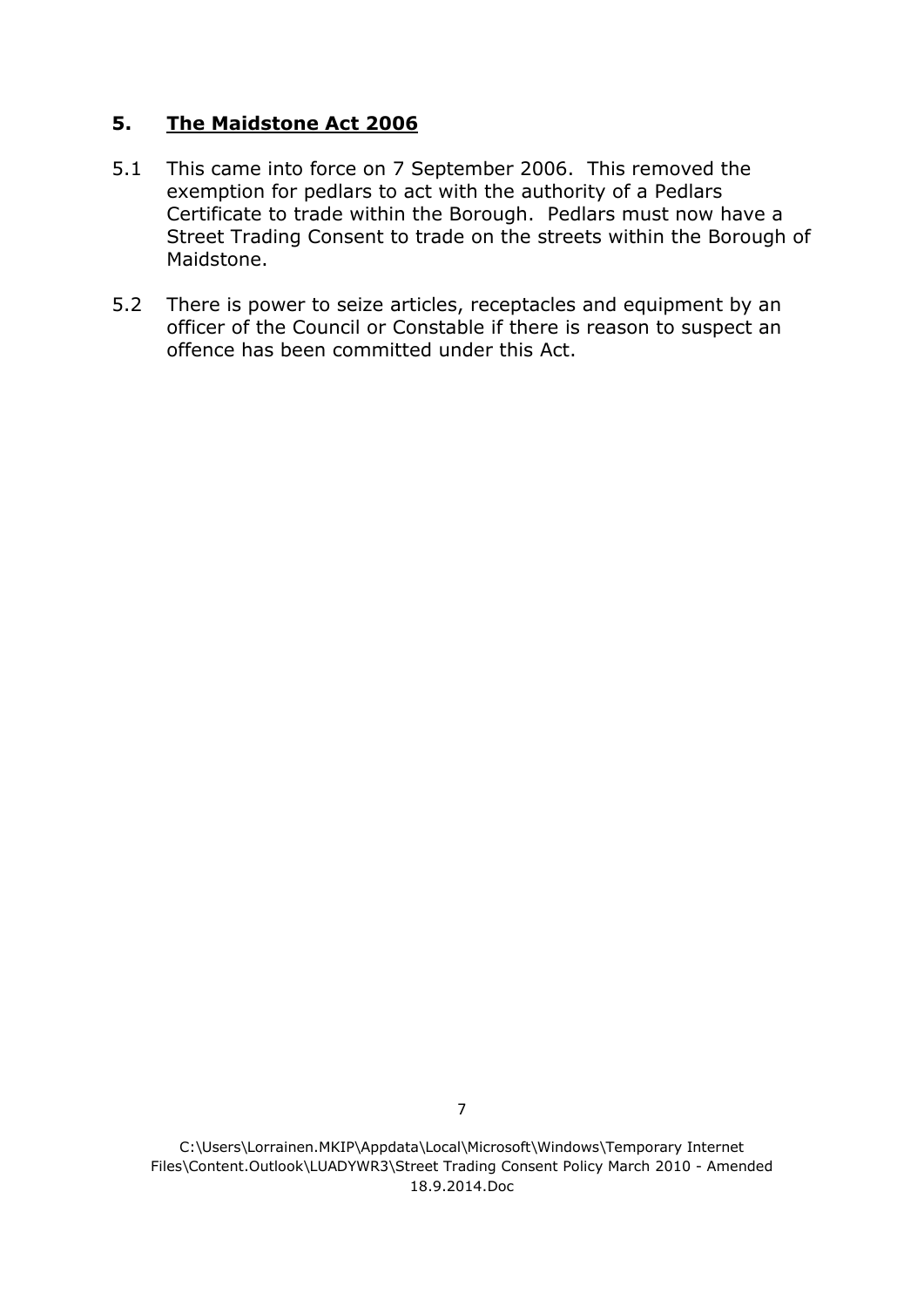## **6. Application Process**

- 6.1 Applications must be made in writing on the application form provided by the Council as detailed in Appendix A and be accompanied by a Consent fee. An applicant must be aged 17 or over.
- 6.2 Proposed food business should be registered under the Food Regulations with the Local Authority where their vehicle is based and provide documents as evidence that they are so registered.
- 6.3 Applicants are advised to contact the Development Control section of the Council to check whether planning permission is required.
- 6.4 Determining First Applications The process on receipt of any application will include a consultation period of 14 days with:- Ward Members Parish Council if relevant Town Centre Management if relevant Adjacent shops KCC Highways MBC Planning and Development Control MBC Environmental Health Section MBC Environmental Enforcement Police

If no objections to a Street Trading application are received the Head of Housing and Community Services be given delegated powers to grant consent, subject to consultation with the Chairman and Vice Chairman of the Licensing Committee who might ask for the application to be referred to a Sub-Committee consisting of three Members of the Licensing Committee for decision.

If objections are received the application will be determined by a Sub-Committee consisting of three Members of the Licensing Committee for decision. A hearing will be held following the procedure at page 18.

#### 6.5 Determining Additional Applications For An Agreed Site

Once the application for a site has been agreed in accordance with 6.4 above, the Licensing Manager will be authorised to issue further Street Trading consents for the same site in the exact terms of the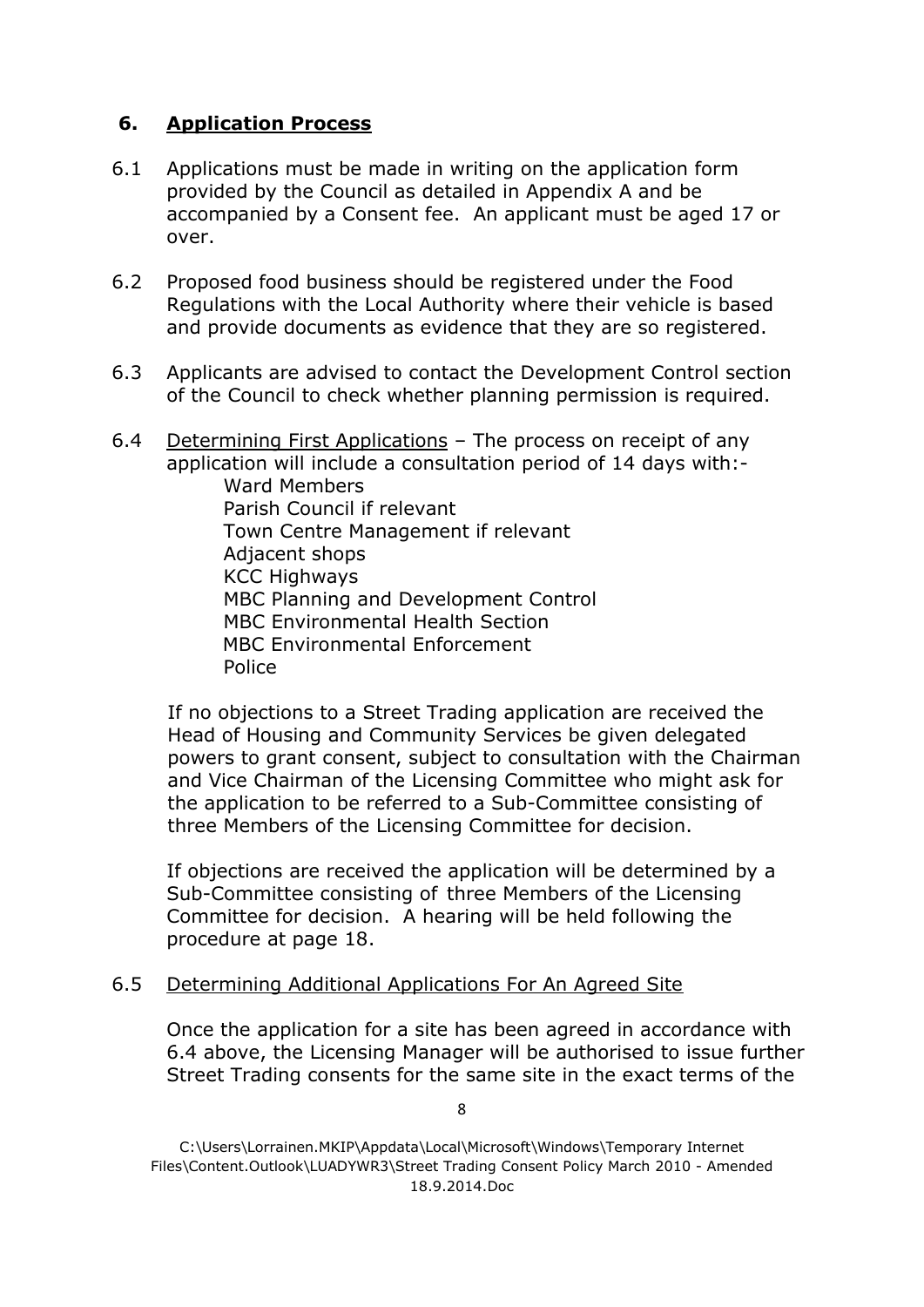first application subject to a satisfactory Police check being received which would determine good character and their right to work in the United Kingdom.

6.6 Renewals – the process on receipt of a renewal application will be for the Licensing Manager to renew if no complaints have been received following the consultation process the process for first applications will be followed and the matter will be reported to the Licensing Sub Committee (procedure in appendix B).

6.7 Revocation – Any consideration for review of a consent including a decision for revocation will be taken by the Sub-Committee consisting of three Members of the Licensing Committee for decision.

- 6.8 Applications for Street Trading Consent in Fremlin Walk Applications must be made in writing on the application form provided by the Council as detailed in Appendix A and be accompanied by a Consent fee. An applicant must be aged 17 or over.
- 6.9 Proposed food business should be registered under the Food Regulations with the Local Authority where their vehicle is based and provide documents as evidence that they are so registered.
- 6.10 Applicants are advised to contact the Development Control section of the Council to check whether planning permission is required.
- 6.11 Applications for Street Trading Consent will be undertaken in 2 stages comprising an application for the site (which could include more than 1 pitch) and then an application from the Street Trader.
- 6.12 Determining Site Application An application for a site will be made to the Council and will require a consultation period of 14 days  $with:$

Ward Members Parish Council if relevant Town Centre Management if relevant Adjacent shops KCC Highways MBC Planning and Development Control MBC Environmental Health Section MBC Environmental Enforcement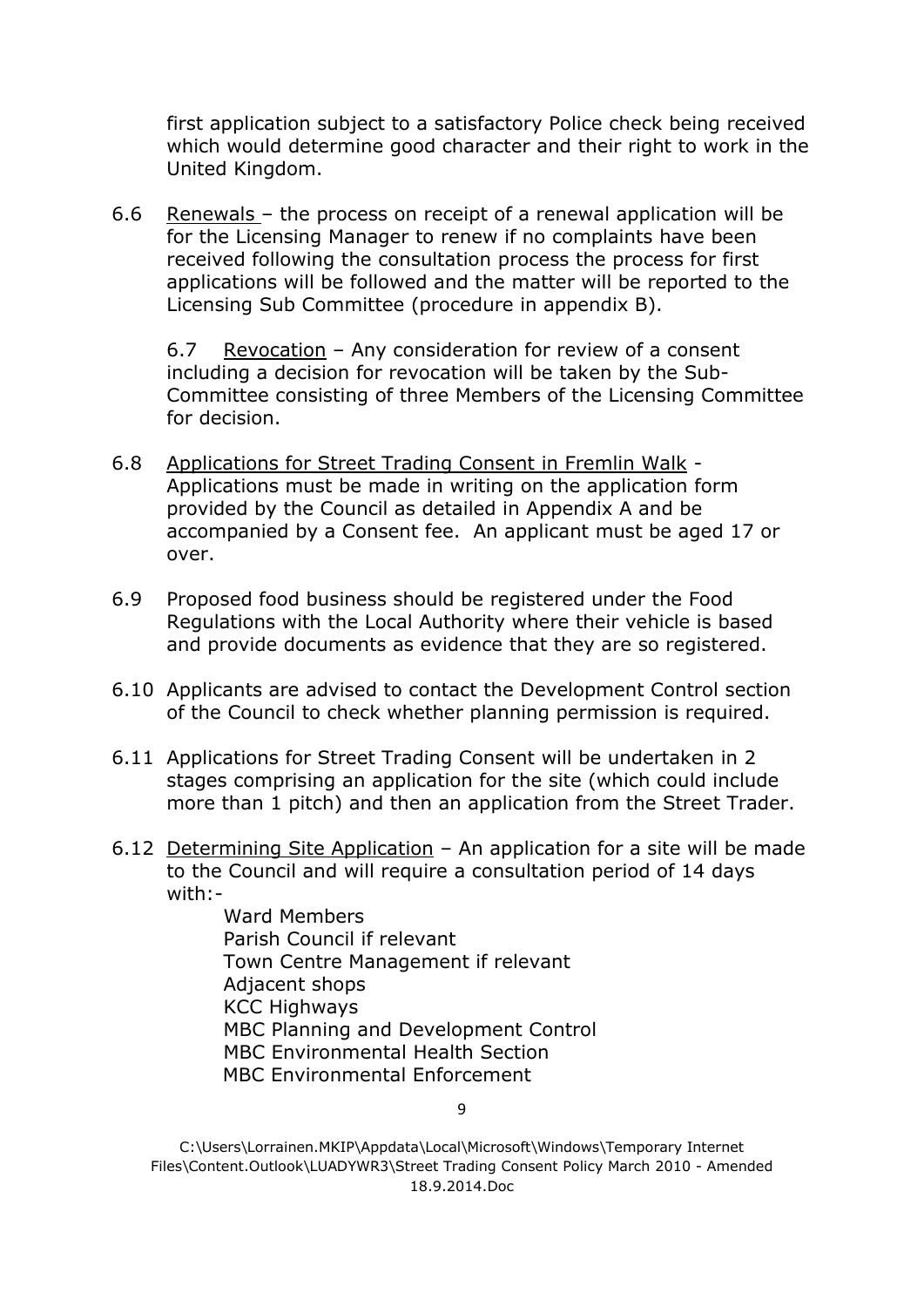#### Police

If no objections are received the Licensing Manager has delegated power to grant all applications within the Town Centre area subject to consultation with the Chairman and Vice Chairman of the Licensing Committee who can ask that the Application is referred to a Sub-Committee consisting of three Members of the Licensing Committee for decision.

If objections are received the application will be determined by a Sub-Committee consisting of three Members of the Licensing Committee for decision. A hearing will be held following the procedure at page 18. Each agreed site applicant will allocate the pitches in those sites to Traders agreed by the Council.

- 6.13 Determining Site Application from Traders Traders will apply to the Council to trade in the approved sites and consent will be given subject to the assessment of the site holder and a satisfactory Police check being received which would determine good character and their right to work in the United Kingdom.
- 6.14 Renewals the process on receipt of a renewal application will be for the Licensing Manager to renew if no complaints have been received following the consultation process the process for first applications will be followed and the matter will be reported to the Licensing Sub Committee (procedure in appendix B).
- 6.15 Revocation Any consideration for review of a consent including a decision for revocation will be taken by the Licensing Sub Committee.
- 6.16 Any provisions relating to the River Festival will not apply to any agreed sites in Fremlin Walk.

C:\Users\Lorrainen.MKIP\Appdata\Local\Microsoft\Windows\Temporary Internet Files\Content.Outlook\LUADYWR3\Street Trading Consent Policy March 2010 - Amended 18.9.2014.Doc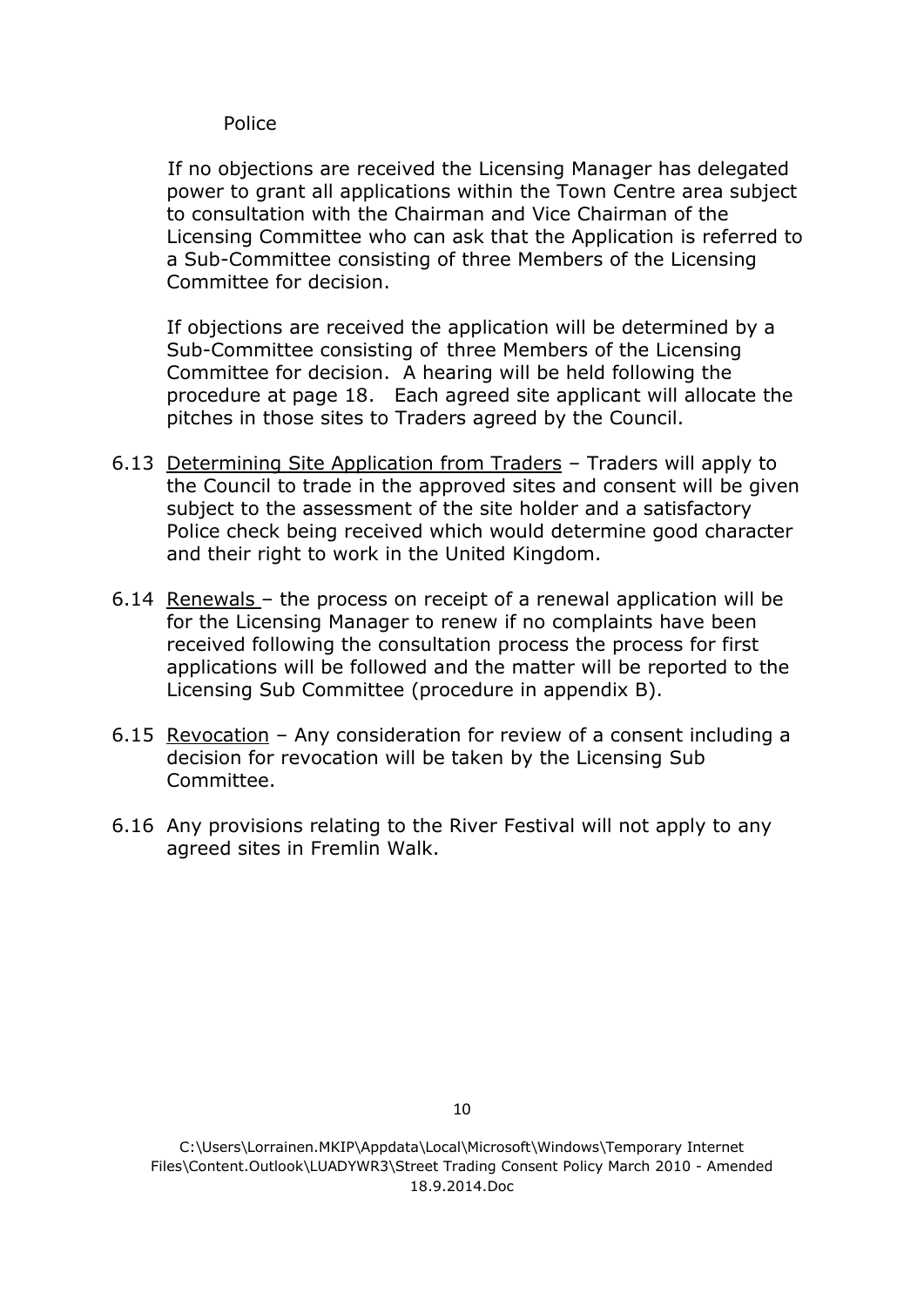# **7. Consideration of Applications**

- 7.1 The Council will consider each application on its individual merits and normally grant a Street Trading Consent **unless**, in its opinion, there is:
	- a) not enough space for each applicant to trade in the manner proposed without causing undue interference or inconvenience to persons using the street,
	- b) there are already enough traders in the vicinity (from shops or other stalls) in the goods in which the applicant desires to trade,
	- c) there is undue concentration of traders trading in the street in which the applicant desires to trade,
	- d) the Consent, if granted, will result in nuisance to members of the public, residents or local businesses, due to the likely noise, smell, litter, obstruction, disturbance, or other problems which will be caused by granting the Consent,
	- e) the size, nature or appearance of the proposed stall and any associated equipment is inappropriate for the proposed location in terms of amenity or public or highway safety,
	- f) the proposed trading hours are outside the usual business hours of shops in the vicinity, except in relation to a trader wishing to sell hot food, which will be considered on a site by site basis,
	- g) any additional issues arising from consultation or the particular circumstances of the application.
	- h) previous conviction of the applicant (or an assistant) for relevant offences (dishonesty, food safety, health & safety, licensing or other related issues) or unsuitable for other reasonable cause,
	- i) failure on a previous occasion to pay Street Trading Consent fees within agreed timescales,
	- j) applications for Street Trading Consent on a site where there is already a Consent granted,
	- k) there is an earlier application or an application for renewal has been received which will be determined first by the Licensing Sub Committee.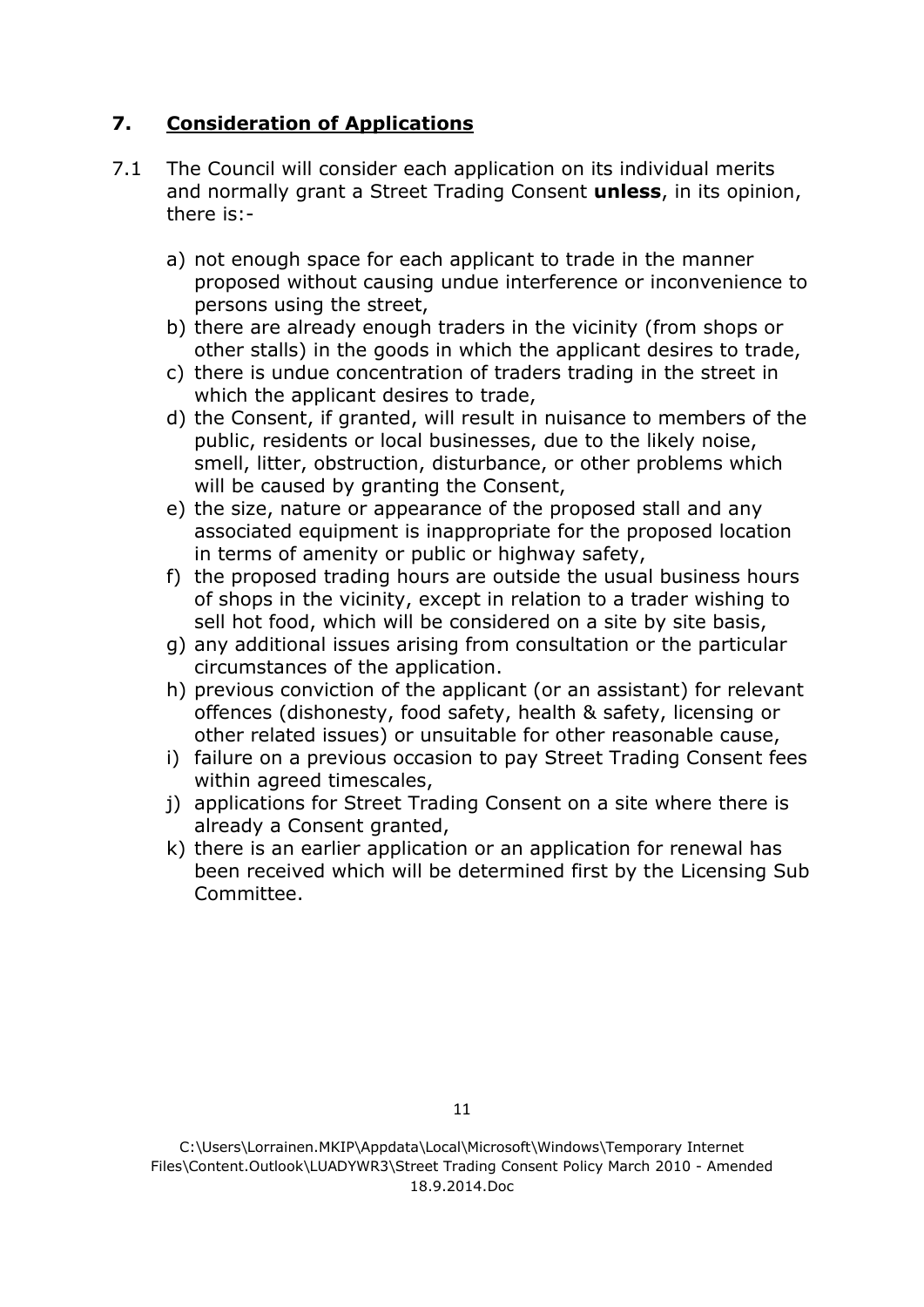## **8. Administration, Exercise and Delegation of Function**

- 8.1 The powers and duties of the Council with regard to Street Trading Consent may be carried out by the Licensing Sub Committee or Officers acting under delegated authority. Since many of the functions are administrative or compliance monitoring based in nature, in the interest of speed, efficiency and cost effectiveness, the Council supports the principle of delegating routine matters to Officers.
- 8.2 Applications will normally be dealt with by Officers but can be forwarded to the Licensing Sub Committee for determination (see section 6).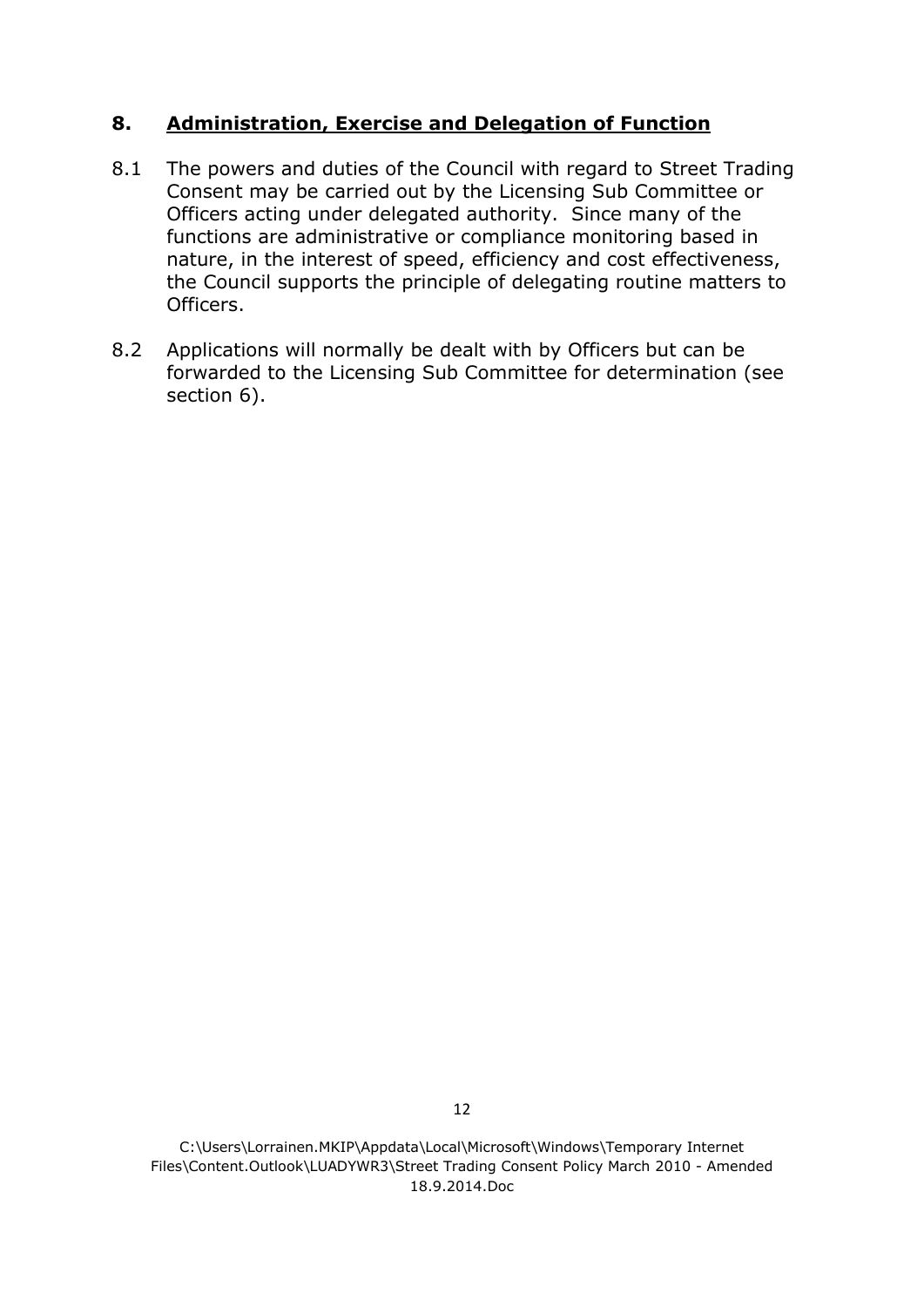## **9. Conditions applicable to Street Trading Consents**

- 9.1 Conditions will normally be imposed in all cases specifying:
	- a) the place in which the Consent holder is permitted to trade,
	- b) the days and times at which the Consent holder is permitted to trade,
	- c) description of the types of articles in which the holder is permitted to trade,
	- d) the nature, size and type of stall stand etc. which is to be used,
	- e) the Street Trading Consent issued by the Council must be conspicuously displayed on the stall/person,
	- f) if food is to be sold, the business shall be Food Safety registered,
	- g) restrictions on the means the trader may use to attract custom to his stall,
	- h) that the suitable receptacle for litter must be provided,
	- i) that the location must be left in a clean and tidy condition at the end of the trading hours each day,
	- j) that the stall must be removed each day at the end of trading hours unless agreement in writing is obtained from the Council or the owner of the land,
	- k) the trader must comply with any reasonable request of a Police Officer or authorised Officer of the Council,
	- l) that the trader must produce, to a Police Officer or authorised Officer of the Council, a copy of the Consent on demand,
	- m)operators must cease trading immediately upon expiry of Consent.
- 9.2 The Council considers that each of the above conditions will be reasonably necessary in relation to the majority of Consents granted for the purposes of protecting public safety and the prevention of nuisance and annoyance to local residents, businesses in the locality and members of the public using the street concerned. The Council may also impose such other conditions as it considers reasonably necessary in each particular case and conditions may be varied at any time.

C:\Users\Lorrainen.MKIP\Appdata\Local\Microsoft\Windows\Temporary Internet Files\Content.Outlook\LUADYWR3\Street Trading Consent Policy March 2010 - Amended 18.9.2014.Doc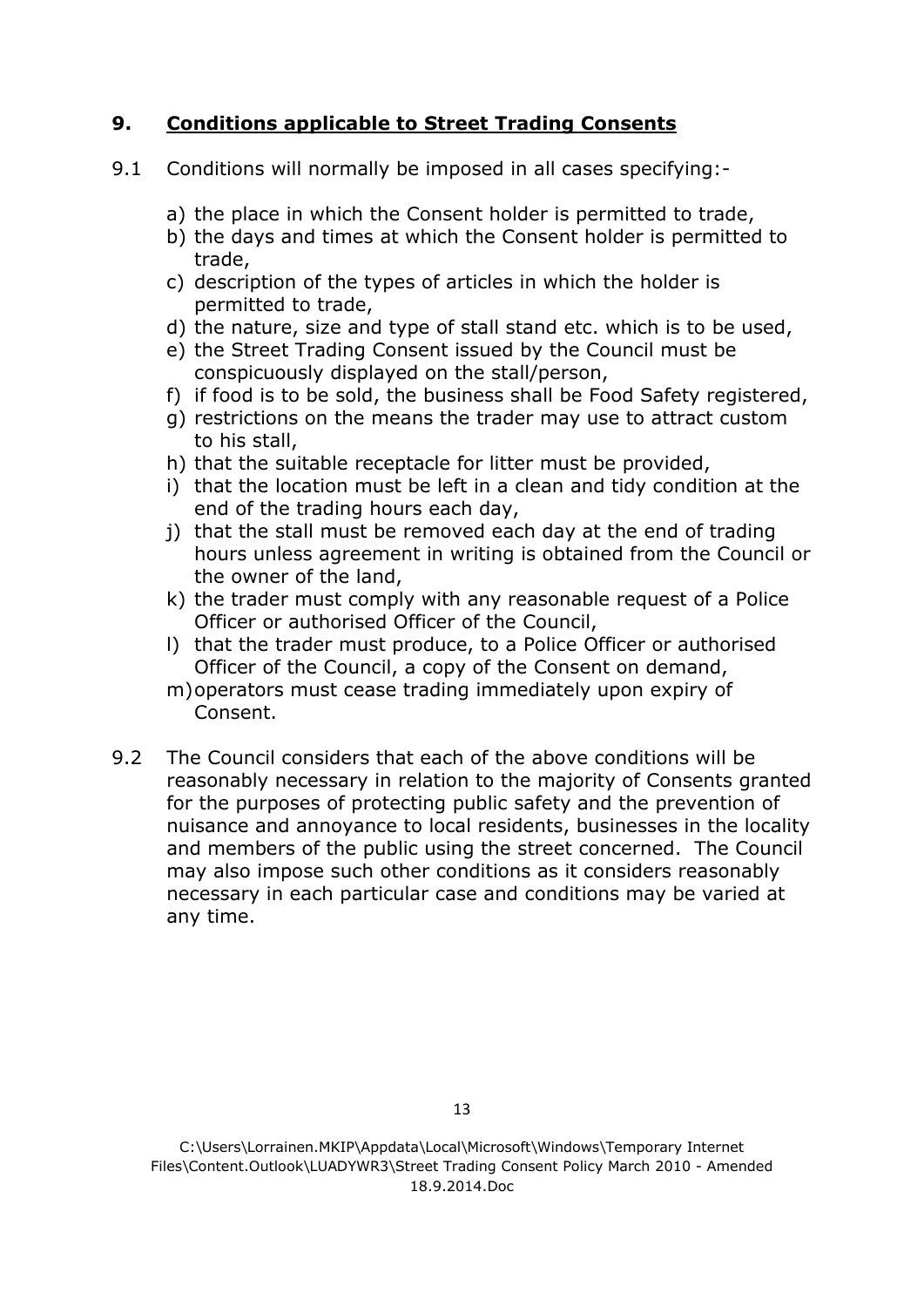## **10. Enforcement**

10.1 Any enforcement action taken by the Council will be in accordance with any adopted enforcement policy, and failure to comply with the conditions may lead to revocation or non-renewal of a Consent. Any person found trading without Consent in the Borough will be subject to enforcement action by the Council.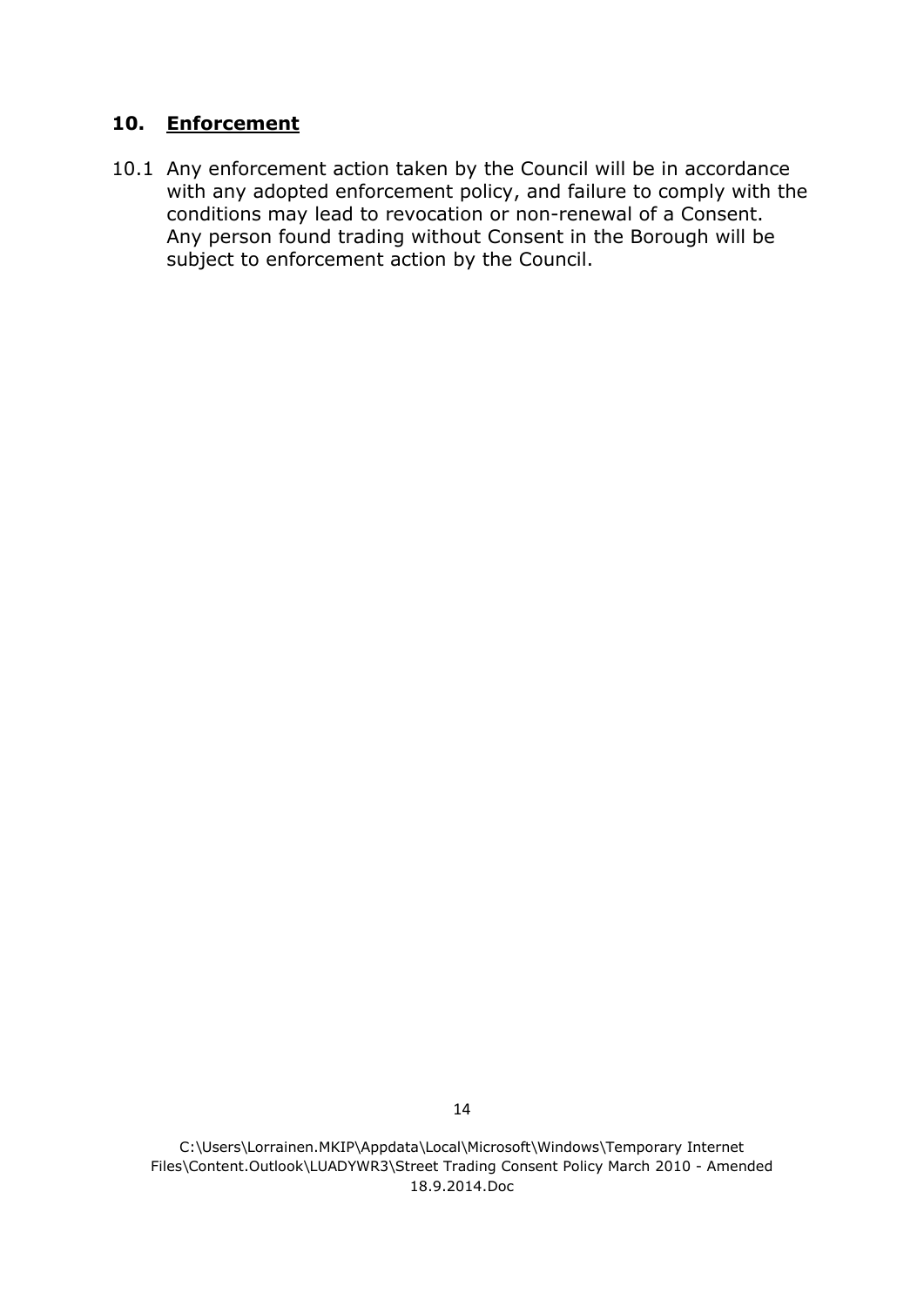## **11. Promotion of Racial Equality**

11.1 The Council recognises that the Race Relations Act 1976 as amended by the Race Relations (Amendment) Act 2000 places an obligation on all Public Authorities to have regard to the need to eliminate unlawful discrimination, and to promote equality of opportunities and good relations between persons and different racial groups.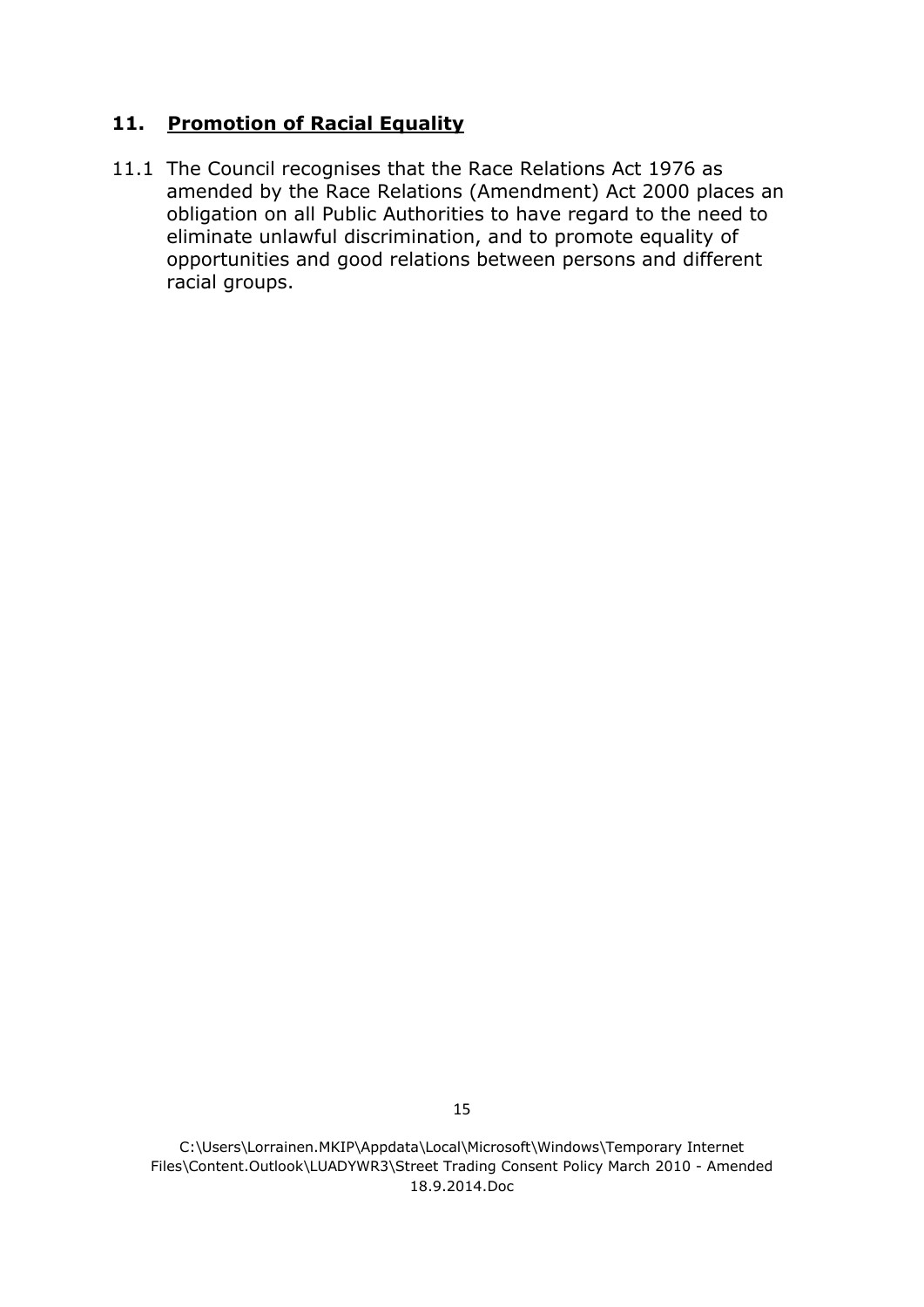## **12. Human Rights Act 1998**

12.1 The Council implements the 1982 Act in a manner consistent with the Human Rights Act 1998.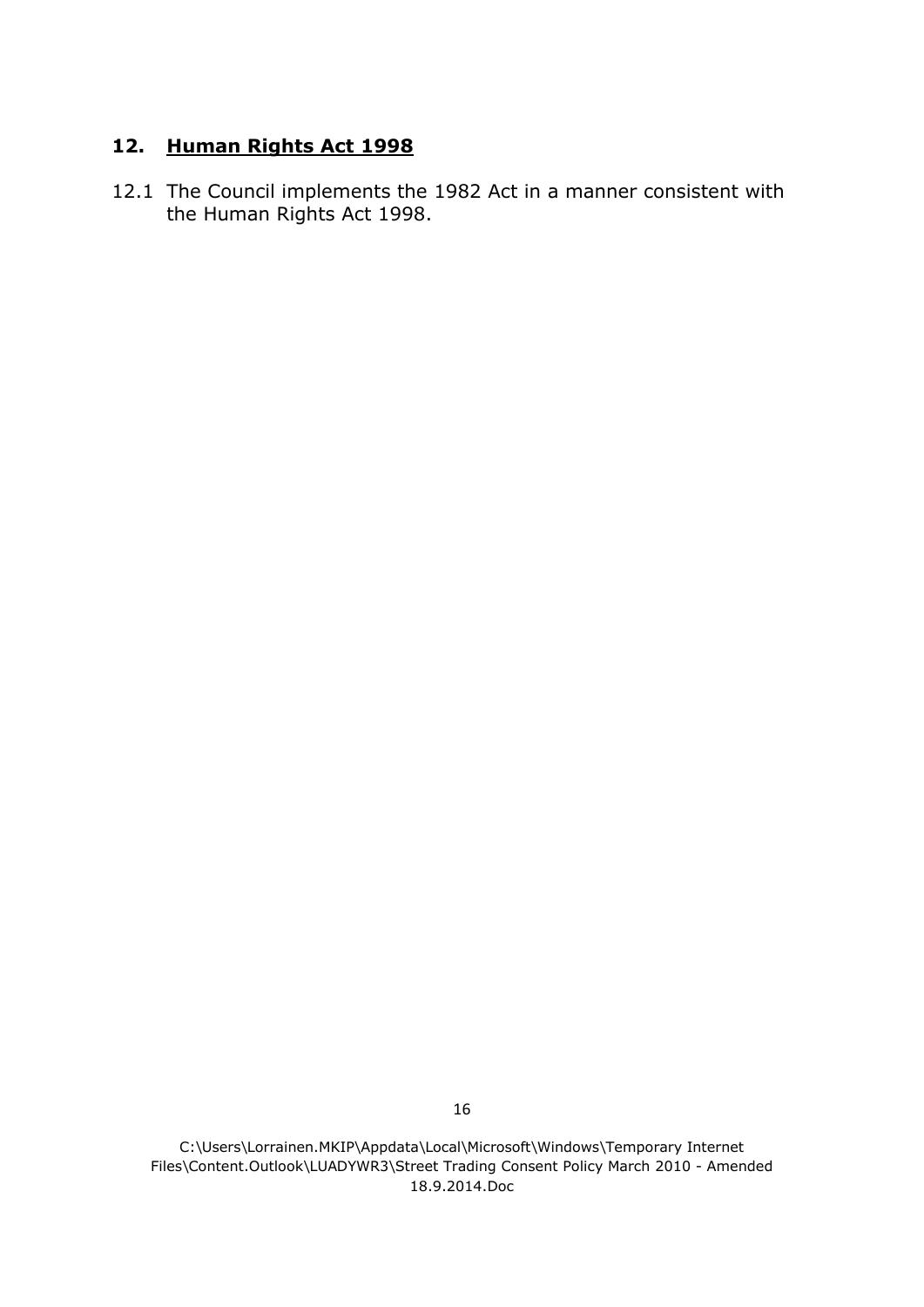**For enquiries regarding this policy in the Council's area, please contact:-**

**Licensing Office Maidstone Borough Council Maidstone House King Street Maidstone Kent ME15 6JQ**

**01622 602028 [licensing@maidstone.gov.uk](mailto:licensing@maidstone.gov.uk)**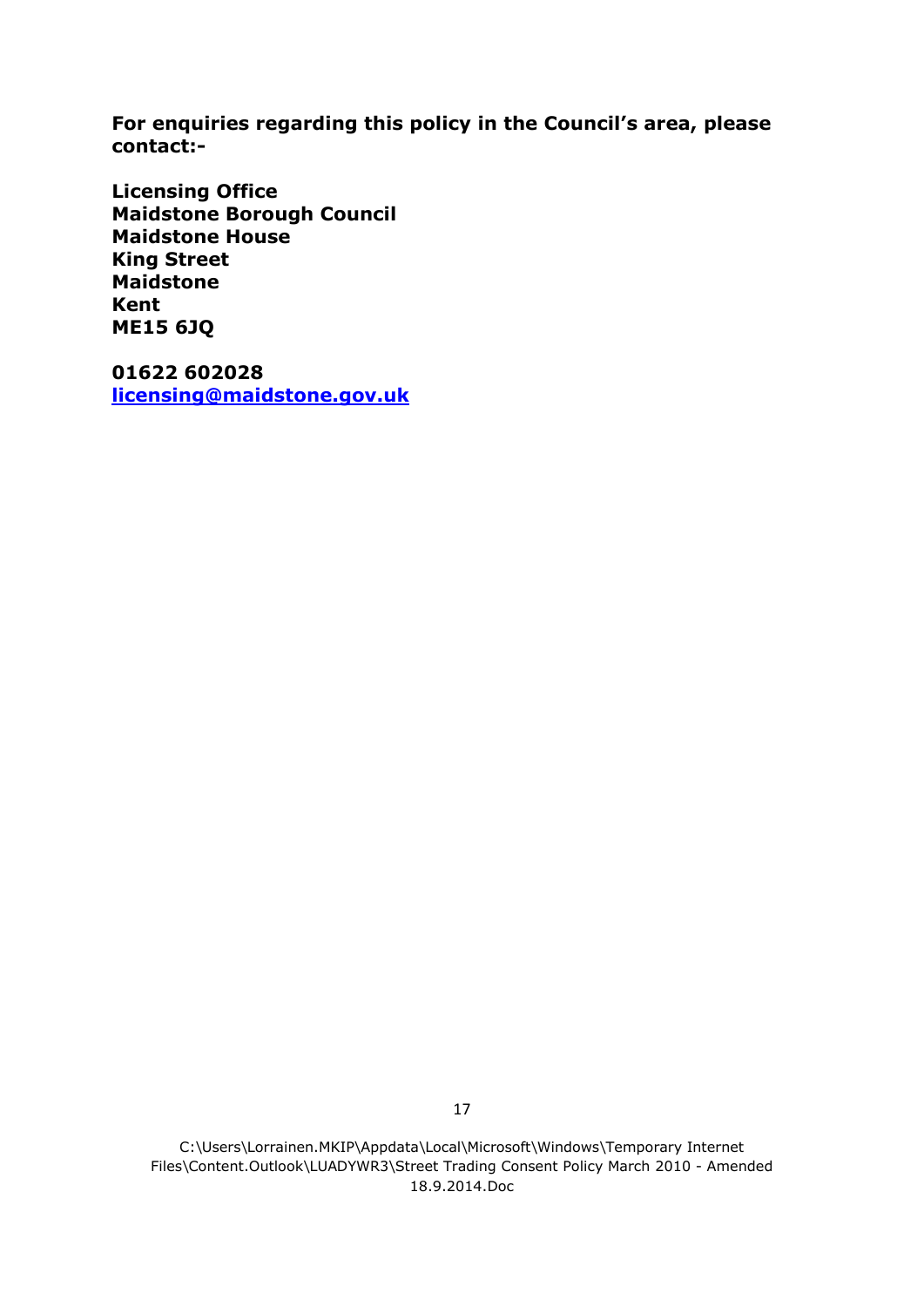## **LICENSING SUB COMMITTEE**

#### **ORDER OF PROCEEDINGS**

- a) The Chairman will introduce those present and ensure that everyone understands the procedure to be followed.
- b) The Head of Housing and Community Services will briefly describe the application.
- c) The Applicant will then present his case.
- d) The Objector(s) may then ask the Applicant questions.
- e) Members will then ask the Applicant any questions.
- f) The Objector(s) will then be given the opportunity to present his/her case.
- g) The Applicant may then ask the Objector(s) any questions.
- h) Members will then ask the Objector(s) any questions.
- i) Members may then ask any further questions of clarification from any party.
- j) Both parties will then be asked to sum up, the Objector(s) first followed by the Applicant.
- k) Members will then ask the Head of Housing and Community Services if there are any further matters to be raised before the matter is considered.
- l) The Sub Committee will then decide the appeal and may ask the Applicant, the Objector(s), the Head of Housing and Community Services and any other parties to leave, the Committee Clerk will be the only person apart from Members to be allowed to remain. Any representative of Legal Services (if present) may be requested to remain by the Chairman.
- m) After consideration all parties will be invited to return and the Chairman will announce the decision.

19

C:\Users\Lorrainen.MKIP\Appdata\Local\Microsoft\Windows\Temporary Internet Files\Content.Outlook\LUADYWR3\Street Trading Consent Policy March 2010 - Amended 18.9.2014.Doc